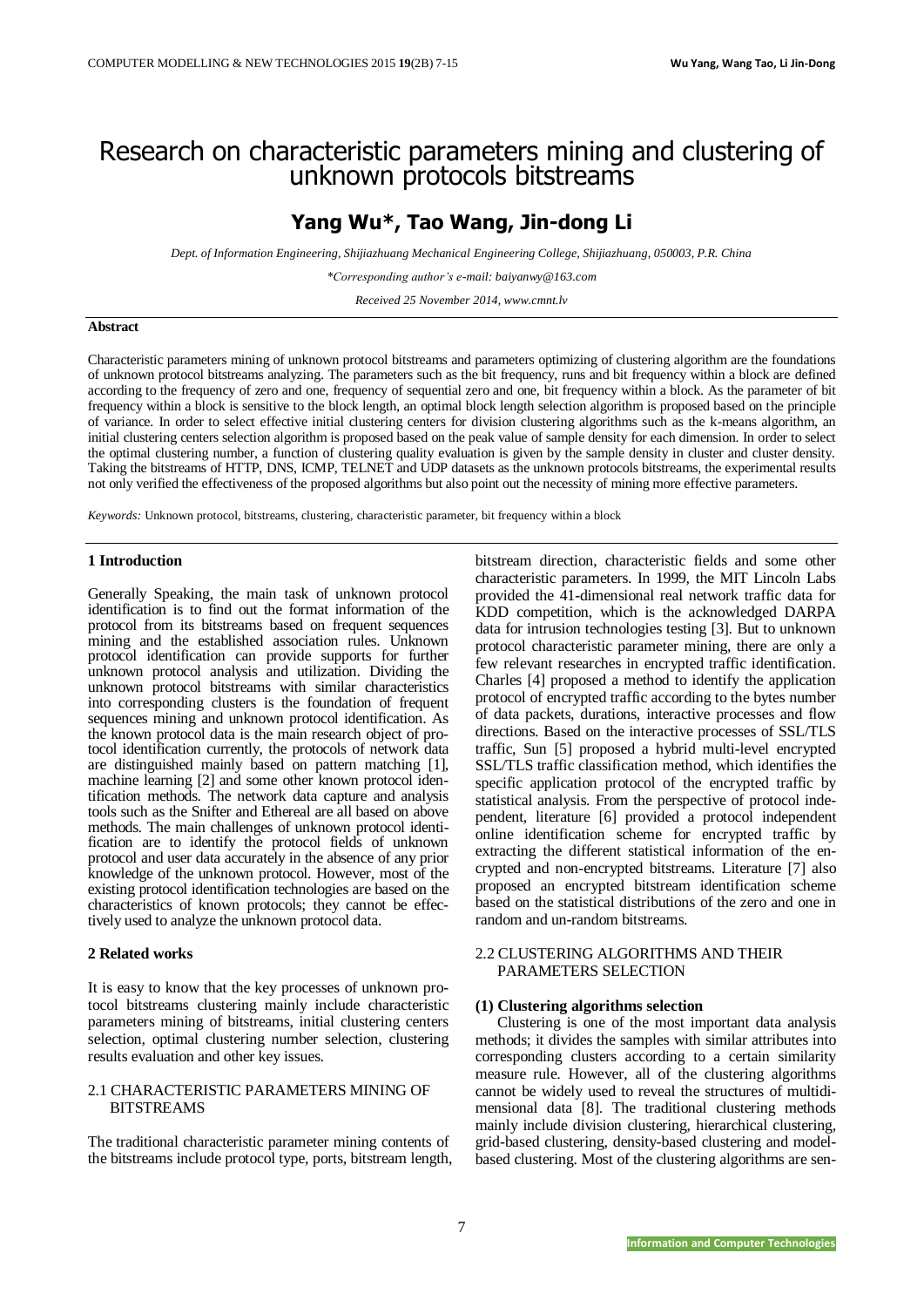sitive to their parameters; different parameters may bring completely different clustering results. As division clustering methods have lower implementation complexity, they are widely used in large-scale data clustering; many researchers naturally pay their attentions to the research of parameters selection for division clustering. There are many typical division clustering algorithms such as the *k*means, PAM (Partitioning Around Medoid), *k*-modes and EM (Expectation Maximization) algorithm [9]. The pivotal problems of the division clustering algorithms mainly include initial clustering centers selection, optimal clustering number selection and clustering results evaluation.

### **(2) Initial clustering centers selection**

The initial clustering centers selection methods of division clustering algorithm mainly include the RS (Random Selection) method, MMD (Maximum and Minimum Distance) algorithm and other improved algorithms.

**(a) RS method:** If the number of clusters is *k*, the RS method randomly chooses *k* samples as the initial clustering centers. Although the process of the RS method is very simple, its clustering results are usually inconsistent. Different initial clustering centers could inevitably result in different clustering results.

**(b) MMD algorithm:** The basic idea of the MMD algorithm is to select the samples with maximal distance as the initial clustering centers.

To avoid clustering algorithm converging to a local minimum, Likas [10] proposed a global *k*-means algorithm, in which the initial clustering centers are more and more close to the real clustering centers during the iterative processes. In order to increase the likelihood of obtaining the globally optimal solution, literature [11] provided an initial clustering centers selection algorithm based on selecting the dispersed samples as the initial clustering centers. Based on the MMD algorithm, literature [12] proposed a scheme to select the high-density points farthest from the initial clustering centers as the new centers. Literature [13] proposed a fuzzy clustering algorithm based on large density region to avoid the clustering algorithm converging to a local minimum, but the algorithm needs to calculate the density values of all samples, it is not suitable for largescale data clustering. Literature [14] proposed a method using recursive calls to find the initial clustering centers with farthest distance for the *k*-means algorithm.

### **(3) Optimal clustering number selection**

The optimal clustering number has important significance for getting high accuracy clustering results. Many classical indices are proposed such as the CH (Calinski-Harabasz) index [15], DB (Davies-Bouldin) index [16], KL (Krzanowski-Lai) index [17], Wint (Weighted inter-intra) index [18], IGP (In-Group Proportion) [19] and so on. But all of these indices are often unable to obtain the correct clustering number when the clustering structures are difficult to determine. Literature [3] proposed a clustering results evaluation method called COPS (Clusters Optimization on Preprocessing Stage) based on hierarchical division, which effectively improves the accuracy of clustering number selection. Furth more, literature [9] proposed the BWP (Between-Within Proportion) index for the *k*-means algorithm. All of the above indices are based on Euclidean distances of the samples or clusters, with the increase of sample dimension,

the distance approaching phenomenon will be more obvious and the above methods will become invalid.

### **3 Unknown protocol bitstreams clustering scheme**

## 3.1 CHARACTERISTIC PARAMETERS MINING FOR UNKNOWN PROTOCOL BITSTREAMS

### **(1) Bit frequency statistics parameter mining**

Firstly, the bitstreams are  $DB = (X_1, X_2, \dots, X_N)$ , where  $X_i = (x_1^i, x_2^i, ..., x_{l_i}^i)$  is the bitstream *i*,  $l_i$  is the length of  $X_i$ . The bit frequency statistics mainly checks the bit frequency distribution of zero and one in a bitstream. Taking the bit frequency statistics parameter calculating process of  $X_i$  as an example, based on the  $y'_{j} = 2x'_{j} - 1$  transformation, we change  $X_i$  to be a new sequence  $Y_i = \begin{pmatrix} x_i & y_i \\ y_1 & y_2, ..., y_l \end{pmatrix}$ posed of  $-1$  and 1, and then get the binomial sum of the *l*  $\prod_{i=1}^{n}$  $Y_i = \left[ y_1, y_2, \dots, y_{l_i} \right]$  comsequences as shown in formula (1).

$$
S_i = y_1^i + y_2^i + \dots + y_{l_i}^i. \tag{1}
$$

Further normalize the binomial sum of sequence as shown in formula (2).

$$
F_{X_i} = \frac{|S_i|}{l_i} \,. \tag{2}
$$

Then  $F_{X_i}$  is the bit frequency statistical parameter of  $X_i$ . From the definition of  $F_{X_i}$ , we can know that if the bits of  $X_i$  are all zero or one, the maximum value of  $F_{X_i}$ is one. Generally,  $F_{X_i}$  is normal distributed.

## **(2) Runs statistical parameter mining**

Run is composed by successive zero or one bit; there are zero runs and one runs respectively with different lengths in  $X_i$ . We set  $z_{ij}$  as the frequency of zero run,  $e_{ij}$ as the frequency of the one run in  $X_i$ , where *j* is the length of the run,  $\gamma_0$  as the longest lengths of zero run,  $\gamma_1$  as the longest lengths of one run. On above definitions, we define the run statistical parameter as in formula (3).

$$
R_{X_i} = \frac{\left|Var\left(e_{ij}\right) - Var\left(z_{ij}\right)\right|}{Var\left(e_{ij}\right) + Var\left(z_{ij}\right)},
$$
\n(3)

where

$$
Var\left(e_{ij}\right) = \frac{1}{\gamma_1} \sum_{j=1}^{\gamma_1} \left(e_{ij} - \tilde{e}_i\right)^2, \tag{4}
$$

$$
Var(z_{ij}) = \frac{1}{\gamma_0} \sum_{j=1}^{\gamma_0} \left( z_{ij} - \tilde{z}_i \right)^2.
$$
 (5)

According to the definitions of  $z_{ij}$ ,  $e_{ij}$ ,  $\gamma_0$  and  $\gamma_1$ , the binomial sum of sequence  $Y_i$  can be expressed as:

$$
S_i = \sum_{j=1}^{\gamma_1} j e_{ij} - \sum_{j=1}^{\gamma_0} j z_{ij}
$$
 (6)

and then  $F_{X_i}$  can be expressed as: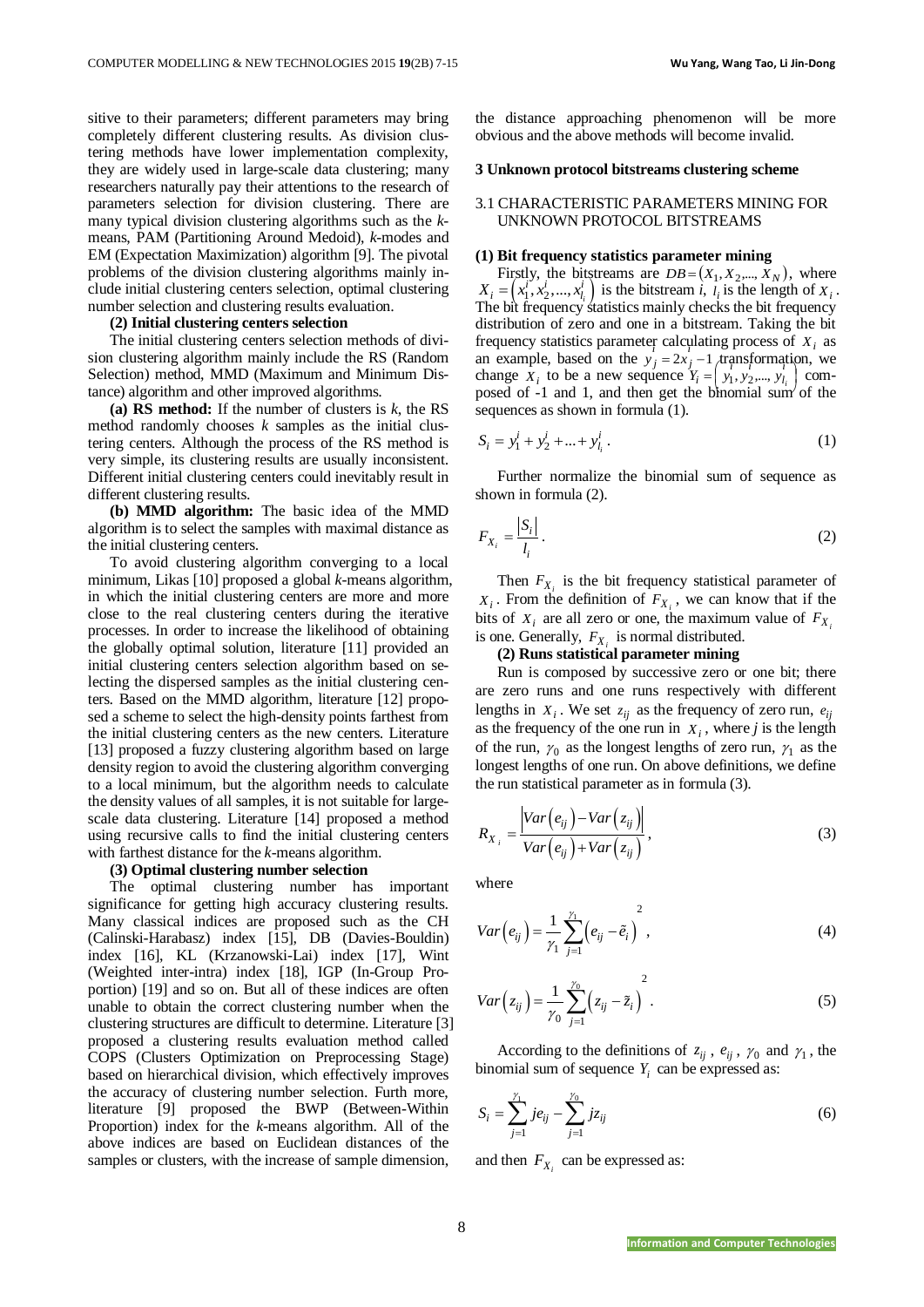$$
F_{X_i} = \frac{\left| \sum_{j=1}^{\gamma_1} j e_{ij} - \sum_{j=1}^{\gamma_0} j z_{ij} \right|}{\sum_{j=1}^{\gamma_1} j e_{ij} + \sum_{j=1}^{\gamma_0} j z_{ij}}.
$$
 (7)

Formula (2) and (7) show that there is no simple linear relationship between  $F_{X_i}$  and  $R_{X_i}$ .

**(3) Bit frequency within a block statistics parameter mining**

As described above, bit frequency within a block mainly focuses on the frequency distribution of zero and one in a block with a certain block length. In this situation, *m* is the block length, the bitstream  $X_i$  can be divided into

 $\left| \frac{u_i}{u_i} \right| = \frac{u_i}{u_i}$  $H_{im} = \frac{l_i}{m}$  $=\left\lfloor \frac{l_i}{m} \right\rfloor$  blocks.  $\pi_{ij}$  is the bit one frequency of the block *j*.

$$
\pi_{ij} = \sum_{k=1}^{m} x_{(j-1)m+k}^{i} \tag{8}
$$

When the block length is *m*, define  $B_{X_i}$  as the bit frequency within a block statistical parameter of  $X_i$  as shown in formula (9).

$$
B_{X_i} = \frac{\sum_{j=1}^{H_{im}} (j\pi_{ij} - \tilde{\pi}_i)^2}{H_{im} \Phi_i},
$$
\n(9)

where 
$$
\tilde{\pi}_i = \frac{1}{H_{im}} \sum_{j=1}^{H_m} j \pi_{ij}
$$
 and  $\Phi_i = \max_{1 \le j \le H_{im}} \left( j \pi_{ij} - \tilde{\pi}_i \right)^2$ .

### **(4) Optimal block length selection**

Before we give the optimal block length selection algorithm, we firstly give the following definitions.

**Definition 1:**  $\sigma_k$  is the variance of  $\pi_{ji}$  for cluster  $C_k$ .

$$
\sigma_k = \frac{1}{H_m N_k} \sum_{i=1}^{H_m} \sum_{j=1}^{N_k} \left( \pi_{ji} - \tilde{\pi}_{ki} \right)^2, \tag{10}
$$

where  $\tilde{\pi}_{ki} = \frac{1}{N_k} \sum_{j=1}^{k} \pi$ *Nk j*  $\chi_i = \frac{1}{N_k} \sum_{j=1}^{\infty} \pi_{ji}$  $\tilde{\pi}_{ki} = \frac{1}{N} \sum_{i=1}^{N_k} \pi_{ji}$  is the average value of  $\pi_{ji}$  for

cluster  $C_k$ ,  $N_k$  is the number of bitstreams included in  $C_k$ .

**Definition 2:**  $\tilde{\sigma}$  is the average value of  $\sigma_k$  for the bitstreams sets  $C = (C_1, C_2, \dots, C_p)$ .

$$
\tilde{\sigma} = \frac{1}{p} \sum_{k=1}^{p} \frac{1}{H_m N_k} \sum_{i=1}^{H_m} \sum_{j=1}^{N_k} \left( \pi_{ji} - \tilde{\pi}_{ki} \right)^2.
$$
 (11)

When  $\tilde{\sigma}$  obtains the minimum value, we can confirm that the frequencies of bitstreams in each cluster have least differences as the block length is *m*.

**Definition 3:**  $\sigma$  is the variance of all  $\tilde{\pi}_{ki}$  for the bitstreams sets  $C = (C_1, C_2, ..., C_p)$ .

$$
\sigma = \frac{1}{H_{m} p} \sum_{i=1}^{H_{m}} \sum_{k=1}^{p} \left( \tilde{\pi}_{ki} - \frac{1}{p} \sum_{k=1}^{p} \tilde{\pi}_{ki} \right)^{2}.
$$
 (12)

When  $\sigma$  obtains the maximum value, we can confirm that the frequencies of bitstreams in different clusters have greatest differences as the block length is *m*.

**Definition 4:**  $Q_m$  is the difference of  $\sigma$  and  $\tilde{\sigma}$  for optimal block length selection.

$$
Q_m = \sigma - \tilde{\sigma} \,. \tag{13}
$$

The purpose of  $Q_m$  definition is to balance  $\tilde{\sigma}$  and  $\sigma$ . The optimal block length should ensure  $\tilde{\sigma}$  is as small as possible, but  $\sigma$  is as large as possible. So when we get the maximum  $Q_m$ , we take *m* as the optimal block length. Based on above definitions, the main steps of the optimal block length selection algorithm are as follows:

**Step 1:** Calculate the bit frequency statistical parameters, runs statistical parameters and bit frequency within a block statistical parameters for all the bitstreams respectively,  $m_0$  is the initial block length,  $H_{km_0}$  is the minimum block number defined in formula (14).

$$
H_{km_0} = \left[ \frac{\min(l_1, l_2, ..., l_N)}{m_0} \right].
$$
 (14)

**Step 2:** Using the *k*-means algorithm cluster the bitstreams into *p* clusters as  $C = (C_1, C_2, ..., C_p)$ 

**Step 3:** Set  $m = m_0$ , confirm  $Q_{m_0}$  according to formula (10), (11), (12) and (13).

**Step 4:** Set  $m = m + 1$ , get the new block number  $H_{km}$ , and then get the new  $Q_m$  according to formula (10) (11) (12) and (13).

**Step 5:** if  $m < m_{\text{max}}$ , repeat Step(4), get corresponding *Q<sup>m</sup>* for different block length.

**Step 6:** Select the optimal block length  $m_{opt}$  according to formula (15).

$$
m_{opt} = \underset{m_0 \le m \le m_{\text{max}}}{\arg \max} \left\{ Q_m \right\}.
$$
 (15)

# 3.2 UNKNOWN PROTOCOL BITSTREAMS CLUSTERING BASED ON THE *K*-MEANS ALGORITHM

Once we get the *F*, *R* and *B* characteristic parameters of bitstreams, the bitstreams will be clustered by the *k*-means algorithm. The initial clustering centers selection and optimal clustering number selection algorithms for the *k*means algorithm are as follows:

## **(1) Initial clustering centers selection algorithm**

(a) Confirm the range of characteristic parameters for each dimension as  $[u_{j_{\text{min}}}, u_{j_{\text{max}}}]$ , where  $1 \le j \le h$  and h is the maximum dimension number.

(b) Set  $\lambda_1$  as the number of sections for sample density statistics of the first dimension,  $\varphi_1(i)$  is the sample density of section *i*.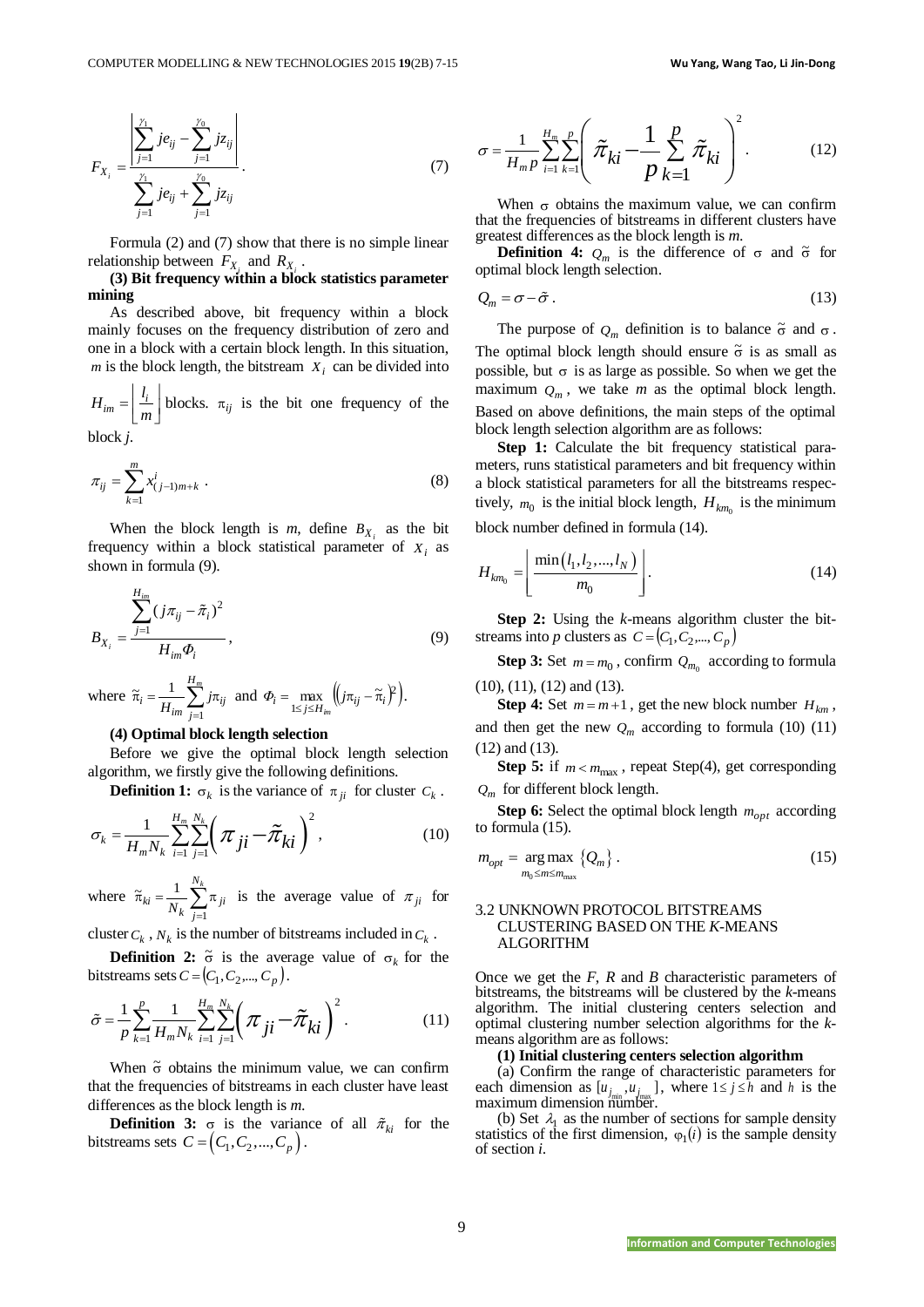$$
\phi_1(i) = \frac{\Delta N_1(i)}{\Delta u_1}, 1 \le i \le \lambda_1.
$$
\n(16)

(c) If  $\varphi_1(m)$  is a peak value, the sample density statistics sections between  $\varphi_1(m)$  and the previous candidate is not less than  $\eta_1$ , the average value of section *m* is the candidate for clustering center.

(d) Adjust corresponding parameters, until *h* is equal to the maximum dimension, then return the candidates for initial clustering centers.

(e) Initial clustering centers selection

Set up the relationship tree of the candidates for initial clustering centers according to their mapping relationships of each dimension. The initial clustering centers selection process is based on the MMD algorithm.

# (2)  $\lambda_j$  and  $\eta_j$  selection

IS  $\frac{1}{2}$  (1)  $\frac{1}{2}$  (1)  $\frac{1}{2}$  (1)  $\frac{1}{2}$  (1)  $\frac{1}{2}$  (1)  $\frac{1}{2}$  (1)  $\frac{1}{2}$  (1)  $\frac{1}{2}$  (1)  $\frac{1}{2}$  (1)  $\frac{1}{2}$  (1)  $\frac{1}{2}$  (1)  $\frac{1}{2}$  (1)  $\frac{1}{2}$  (1)  $\frac{1}{2}$  (1)  $\frac{1}{2}$  (1)  $\frac{1}{2}$ As the average sample density of each dimension may be different, the values of  $\lambda_j$  as defined in formula (17) should be also different. If  $W_j > W_{j+1}$ , there will be more sample density statistical sections in dimension  $j$  than dimension  $j+1$ .  $W_j$  is the difference of the maximum value and minimum value of dimension *j*. *k*, *N* and *h* usually satisfy  $k \ll N$ ,  $h \ll N$  and  $\sqrt[h]{N} \ge k$ . The parameter 1 *j h h i i W W*  $\prod_{i=1}$ is the

section number inching parameter for the dimension *j*.

$$
\lambda_j = \frac{W_j}{\sqrt[h]{\prod_{i=1}^h W_i}} \sqrt[h]{N} \ . \tag{17}
$$

There may be many density peak values in the overlap sections among clusters. So when we check the peak values, the peak values in the  $\eta_j$  sections radius will be ignored. The parameter  $\eta_j$  is defined in formula (18) and the corresponding conclusions are as follows.

$$
\eta_j = \frac{\lambda_j - k}{2k} \,. \tag{18}
$$

**Conclusion 1:** If there is no overlap structure between any two clusters in the dimension *j*,  $\eta_j$  can make sure that the selected initial clustering centers are all included in their clusters.

In order to prove the conclusion 1, we give an example of clusters distributions as shown in Figure 1. To cluster 1, the maximum and minimum value in the direction of  $x$  are  $x_{12}$  and  $x_{11}$ , the maximum and minimum value in the direction of y are  $y_{12}$  and  $y_{11}$ . To cluster 2, the maximum and minimum value in the direction of  $x$  are  $x_{22}$  and  $x_{21}$ , the maximum and minimum value in the direction of y are  $y_{22}$  and  $y_{21}$ . Where  $y_{12} > y_{22}$  and  $y_{11} > y_{21}$ , the proof of conclusion 1 is as follows.



FIGURE 1 Example of clusters distributions

**Proof:** Based on the above definitions and according to formula (17)  $\lambda_x$  can be expressed as:

$$
\lambda_x = (x_{22} - x_{11}) \sqrt{\frac{N}{(x_{22} - x_{11})(y_{12} - y_{21})}}.
$$
\n(19)

After we confirmed the  $\lambda_x$ , the length of singe sample density statistic section in the direction of *x* is:

$$
\Delta u_x = \frac{W_x}{\lambda_x} = \sqrt{\frac{(x_{22} - x_{11})(y_{12} - y_{21})}{N}}.
$$
\n(20)

According to formula (18),  $\eta_x$  can be obtained as follows:

$$
\eta_{x} = \frac{\lambda_{x} - 2}{4} = \frac{(x_{22} - x_{11})\sqrt{\frac{N}{(x_{22} - x_{11})(y_{12} - y_{21})}} - 2}{4}.
$$
 (21)

The length of the sections which the parameter  $\eta_x$ corresponding is:

$$
\Delta x = \eta_x \Delta u_x = \frac{(x_{22} - x_{11}) - 2\Delta u_x}{4} \,. \tag{22}
$$

We can assume that the coordinates of the density peak values of Cluster1 and Cluster2 in the direction of  $x$  are  $O_{x1}$  and  $O_{x2}$ , where

$$
\begin{cases}\nO_{x1} = \frac{x_{12} + x_{11}}{2} \\
O_{x2} = \frac{x_{22} + x_{21}}{2}\n\end{cases}
$$
\n(23)

 $W_x$  is the distance of  $O_{x1}$  and  $O_{x2}$  in the direction of *x* as shown in formula (24).

$$
\overline{W}_x = O_{x2} - O_{x1} \,. \tag{24}
$$

 $S_x$  is the difference of  $W_x$  and  $\Delta x$  as shown in formula (25).

$$
S_x = \overline{W}_x - \Delta x \,. \tag{25}
$$

If there is no overlap structure between Cluster1 and Cluster2 in the direction of x, where  $x_{22} > x_{11}$  and  $x_{21} > x_{12}$ ,  $S_x$  satisfies  $S_x > 0$ . Conclusion 1 holds.

**Conclusion 2:** When there are some overlap structures between any two clusters,  $\eta_j$  can also make sure that the selected initial clustering centers are all included in their clusters.

**Proof:** As shown in Figure 2, we can assume that the

10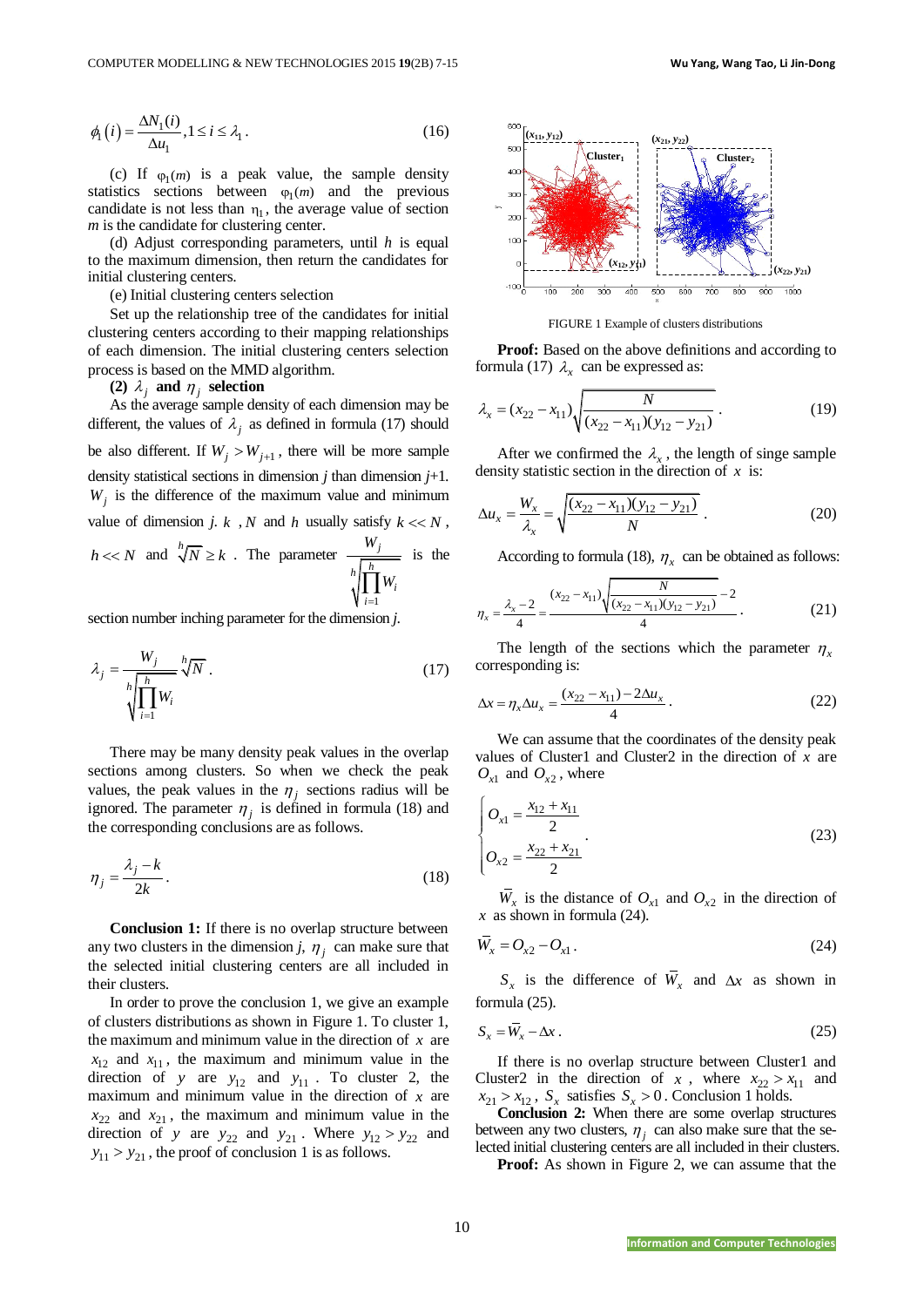clustering centers of cluster1 and cluster2 are  $\frac{x_{11} + x_{12}}{x_{12}}$ 2  $x_{11} + x_{12}$  and  $21 + \lambda_{22}$ 2  $\frac{x_{21} + x_{22}}{x_{21} + x_{22}}$  in the direction of *x*, the distance of them is  $\Delta x$ . The length of overlap structure is  $\frac{W_x + 2}{W_x + 2}$ 2  $\frac{W_x + 2\Delta u_x}{\Delta x}$ . As the samples in a cluster are normal distributed around their cluster center, the density peaks generally appear in  $\frac{x_{11}+x_{12}}{2}, \frac{x_{21}+x_{22}}{2}$  $x_{11} + x_{12}$   $x_{21} + x_{22}$  $\left[\frac{x_{11}+x_{12}}{2}, \frac{x_{21}+x_{22}}{2}\right]$ . We will respectively analyze the distributions of clustering centers according to the relationships of  $\frac{x_{21} + x_{22}}{x_{11} + x_{12}}$  $\overline{2}$  2  $\frac{x_{21} + x_{22}}{x_{11} + x_{12}}$  and  $\Delta x$ .

(a) If  $\left|\frac{x_{21}+x_{22}}{2}-\frac{x_{11}+x_{12}}{2}\right|$  $\left|\frac{x_{21}+x_{22}}{x_{21}-x_{12}}\right| \leq \Delta x$ , there will be only an

initial clustering center. Conclusion 2 holds.

(b) If 
$$
\left| \frac{x_{21} + x_{22}}{2} - \frac{x_{11} + x_{12}}{2} \right| > \Delta x
$$
, the will be only a

clustering center, two clustering centers or three initial clustering centers candidates. In summary, when there are some overlap structures between any two clusters in dimension *j*, the initial clustering centers are all included in their clusters. Conclusion 2 is proved.



FIGURE 2 Example of clusters overlap structure

### **(3) The optimal clustering number selection**

Once we selected the clustering algorithm, it is very important to establish an effective function  $V(C^*)$  to evaluate the quality of clustering. As most of the current clustering validity functions are complex, based on sample density and clustering density we give a new clustering validity index called CVED (Clustering Validity Evaluation based on Density). When the division of the bitstreams is confirmed as  $C^k = (C_1, C_2, ..., C_k)$ ,  $\tilde{\xi}$  is the sample density distribution of all samples of all dimensions,  $\tilde{\rho}$  is the clustering density of all dimensions.

$$
\tilde{\xi} = \frac{1}{hk} \sum_{j=1}^{h} \sum_{i=1}^{k} \frac{|C_i|}{W_{ij}},
$$
\n(26)

$$
\tilde{\rho} = \frac{k}{h} \sum_{j=1}^{h} \frac{1}{\bar{W}_j},\tag{27}
$$

where  $|C_i|$  is the number of the samples included in cluster  $C_i$ ,  $W_{ij}$  is the difference of the maximum value and minimum value of dimension *j* for cluster  $C_i$ .  $W_j$  is the difference of the maximum and minimum clustering centers of dimension *j*.

**Definition 6:**  $V(C^*)$  is the clustering validity index as shown in formula (28):

$$
V\left(C^k\right) = \frac{\tilde{\xi} - \tilde{\rho}}{\tilde{\xi} + \tilde{\rho}}\,. \tag{28}
$$

The optimal clustering number  $k_{opt}$  is confirmed according to formula (29):

$$
k_{opt} = \underset{k_{\min} \le k \le k_{\max}}{\arg \max} \left\{ V\left(C^k\right) \right\}.
$$
 (29)

### 3.3 ALGORITHM COMPLEXITY ANALYSIS

To facilitate the analysis, assuming the number of density sections in each dimension is  $\lambda$ . The operation times of density statistics for the first dimension are 2*N* . The average ratio of effective density peak values is  $\alpha$ , when we confirm the parameters of the dimension  $j+1$  form the parameters of dimension *j*, the operation times are  $\lambda \alpha (N\lambda + \lambda)$ . If *h* is the number of the dimensions, the all operation times are  $2N\lambda + \lambda \alpha (N\lambda + \lambda) + \cdots + (\lambda \alpha)^{h-1} (N\lambda + \lambda)$ . When confirm the initial clustering centers by the MMD algorithm, the main complexity of the algorithm is to calculate the distances of the initial clustering centers, but the operation times of distances calculating can be ignored as the number of initial clustering centers is much smaller than the number of samples. So the complexity of our initial clustering centers selection algorithm is  $o(N(\lambda \alpha)^{h-1})$ . In extreme cases, every sample density statistics section only contains a sample, where  $\lambda^h \leq N$  is satisfied according to formula (17), the actual complexity of the algorithm is far less than  $O(N^2)$ .

The main complexity of the proposed algorithm is mainly due to the process of clustering. When  $k = k_{\text{max}}$ , the operations times for  $\tilde{\xi}$  and  $\tilde{\rho}$  are respectively  $hk_{\text{max}}$ and *h* . The complexity of the proposed algorithm is  $O(hk_{\text{max}})$ . The complexity of the CH, DB, KL and COPS indices is  $O(N)$ . The complexity of the Wint, IGP and BWP indices is  $O(N^2)$ .

### **4 Experimental results and analysis**

### 4.1 EXPERIMENTAL SUBJECTS AND SETTINGS

In our experiment, the system of the computer is Windows XP, all bitstreams are from the internet including the HTTP, DNS, ICMP, TELNET and generic UDP bitstreams, the number of each dataset is different with each other. The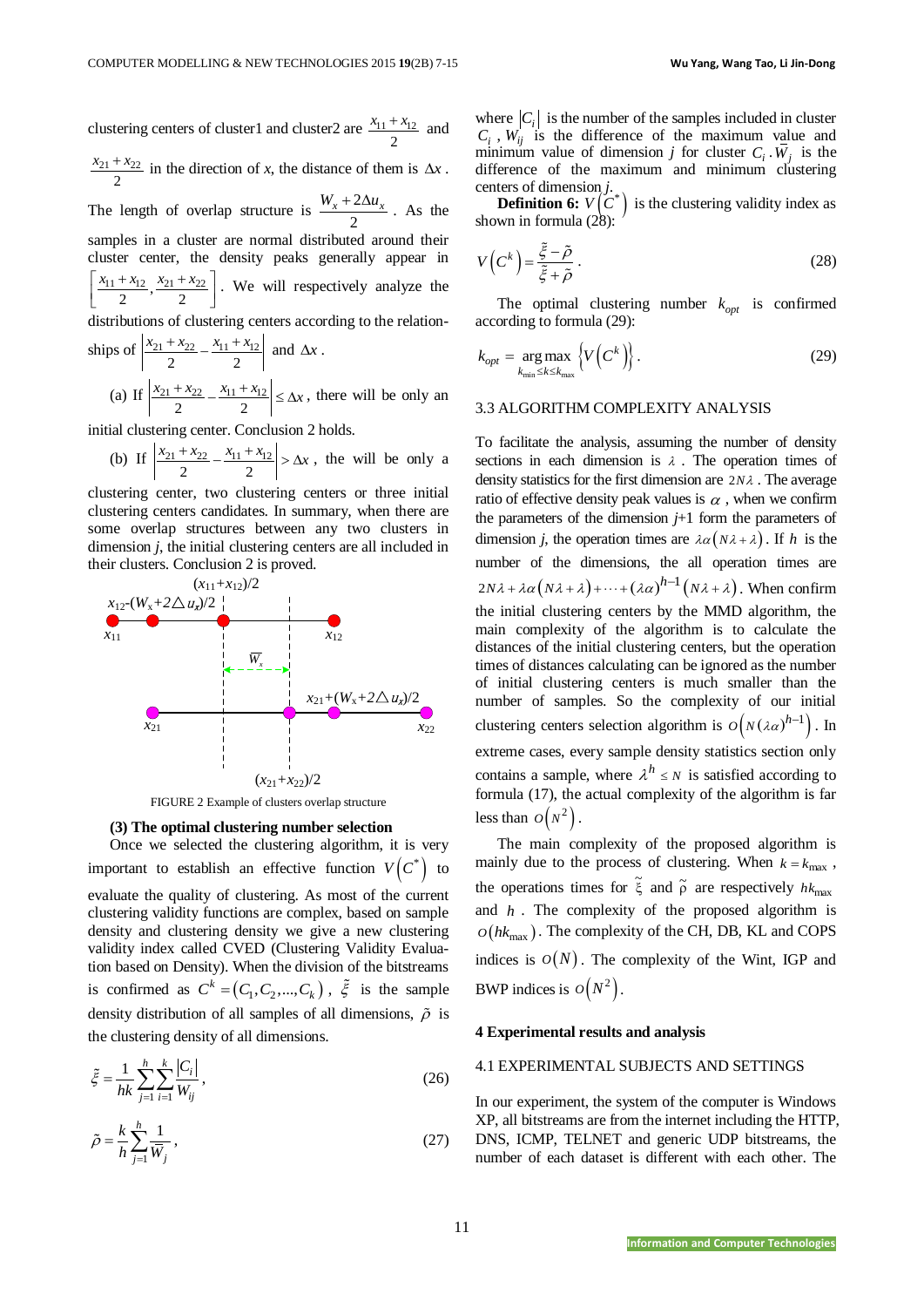detail information of HTTP, DNS, ICMP, TELNET and UDP bitstreams is shown in Table 1. In our experiments, we took the bitstreams of HTTP, DNS, ICMP, TELNET and UDP datasets as the bitstreams of unknown protocols.

TABLE 1 Data sets information

| <b>Datasets</b> | Sample numbers | <b>Dimensions</b> |
|-----------------|----------------|-------------------|
| <b>HTTP</b>     | 285            |                   |
| <b>DNS</b>      |                |                   |
| <b>ICMP</b>     | 270            |                   |
| <b>TELNET</b>   | 102            |                   |
| IDP             | ooc            |                   |

# 4.2 RESULTS AND ANALYSIS OF BITSTREAMS CHARACTERISTIC PARAMETERS SELECTION

To verify the affects of different block lengths to the character value of bit frequency within a block, we initially cluster the bitstreams of the HTTP, DNS, ICMP, TELNET and UDP datasets based on the *k*-means algorithm. When we calculate the characteristic value of bit frequency within a block, randomly choose 20 as the block length. In our experiment, the shortest length of the bitstreams is 320; we choose 160 as the longest block length, so the block length is ranging from 2 to 160, the values of  $Q_m$  for different block lengths are shown in Figure 3. As shown in Figure 3, the values of  $Q_m$  is ranging from -7.729 to 23.866, the maximum value of  $Q_m$  is 23.866 when the block length is 88. On the other hand, the minimum value of  $Q_m$  is -7.729 when  $m \in [107, 121]$ . So when we calculate the characteristic value of bit frequency within a block,  $m = 88$  is the optimal block length.



When the block length is 88, the distributions of the *F*  and *R* values are shown in Figure 4a), the maximum and minimum values of *F* are 0.6479 and 0.0026, the maximum and minimum values of *R* are 0.6788 and 0.0435. Meanwhile, the distributions of *F* and *B* are also shown in Figure 4b), the maximum and minimum values of *B* are 0.6601 and 0.1616. The three-dimensional distributions of *F*, *B* and *R* are shown in Figure 4c). Although there are some overlap structures among the characteristic parameters of the bitstreams, but most of the bitstreams have presented effective clustering characteristic, we can cluster them into corresponding bitstream datasets.



FIGURE 4 Distributions of *F*, *R* and *B* for maximal  $Q_m$ : a) Distributions of *F* and *R*, b) Distributions of *F* and *B*, c) Distributions of *F*, R and *B*

To further illustrate the importance of selection optimal block length, under the conditions of  $m = 120$  (the value of  $Q_m$  is minimum), we recalculate the *B* values for the bitstreams. The distributions of *F* and *B* are shown in Figure 5a). The distributions of *F*, *R* and *B* are shown in Figure 5b). In Figure 5a) and Figure 5b), there are more overlap structures of the *B* values. The clustering characteristic of the *B* values in Figure 5a) are absolutely more indistinctive than the *B* values in Figure 4b). The experimental results demonstrate the validity of the proposed optimal block length selection algorithm.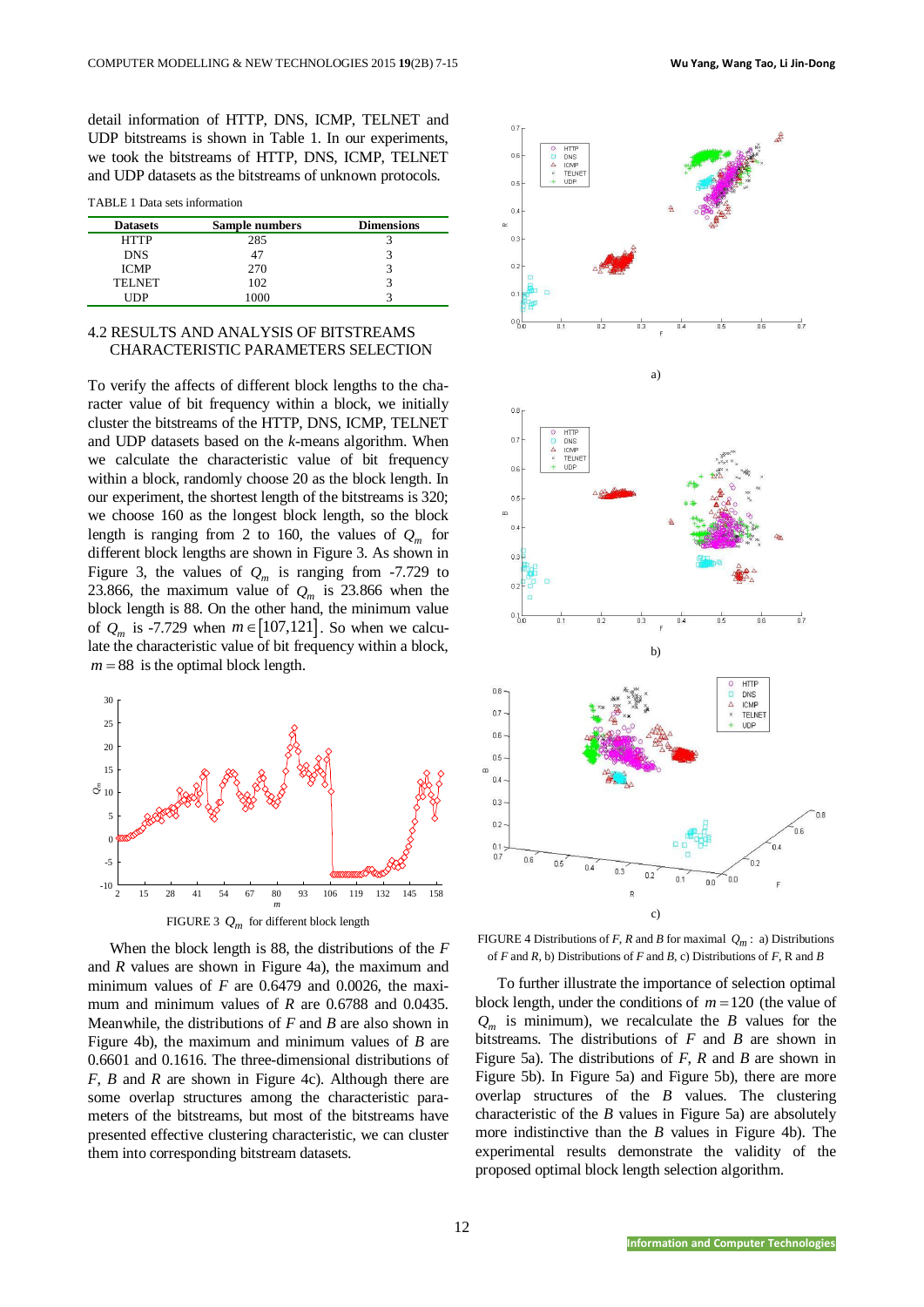

FIGURE 5 Distributions of *F*, *R* and *B* for minimal  $Q_m$ : a) Distributions of *F* and *B*, b) Distributions of *F*, *R* and *B* 

### 4.3 BITSTREAMS CLUSTERING RESULTS AND ANALYSIS

### **(1) Initial clustering centers selection**

With the proposed algorithm, we can get the sample density distribution characteristics of the HTTP, DNS, ICMP, TELNET, and UDP bitstreams as shown in Figure 6a), Figure 6b) and Figure 6c). According to formula (17), we can respectively calculate the section numbers in the direction of *F*, *R* and *B*; they are 13, 10 and 13. The values of  $\eta_F$ ,  $\eta_R$  and  $\eta_B$  can also be confirmed by formula (18), they are 0.8, 0.8 and 0.5. As  $\eta_F$ ,  $\eta_R$  and  $\eta_B$  are all less than 1, so all of the peak values in the directions of *F*, *R*

and *B* should all be taken as the candidates for initial clustering center. There are three candidates for initial clustering center both in the direction of *F* and *B*, their coordinates are  $F_1=0.03$ ,  $F_2=0.26$ ,  $F_3=0.45$ ,  $B_1=0.28$ ,  $B_2=0.37$  and  $B_3=0.51$ . In the direction of *R*, there are four candidates for initial clustering center, their coordinates are  $R_1=0.11$ ,  $R_2=0.21$ ,  $R_3=0.49$  and  $R_4=0.58$ . Based on the MMD algorithm and the relationship tree of the candidates for initial clustering center, we obtained five initial clustering centers, they are (0.03,0.11,0.28),  $(0.26, 0.21, 0.51),$   $(0.45, 0.49, 0.28),$   $(0.45, 0.58, 0.37),$ (0.51,0.49,0.37).



FIGURE 6 Distributions of sample density: a) Sample density in the direction of *F*, b) Sample density in the direction of *R*, c) Sample density in the direction of *B*

### **(2) Similarity analysis of clustering centers and impacts on the iteration times**

To illustrate the effectiveness of the proposed initial clustering centers selection algorithm, the similarity value of the initial clustering centers  $U = (u'_1, u'_2, ..., u'_k)$  and the final clustering centers  $U = (u_1, u_2, ..., u_k)$  is defined in formula (30).

$$
\tau_i = \frac{4(u_i, u'_i)}{(|u_i| + |u'_i|)^2}.
$$
\n(30)

When the *k*-means algorithm is converged, we get the final clustering centers, they are (0.02, 0.09, 0.24), (0.25, 0.22, 0.51), (0.50, 0.50, 0.36) and (0.46, 0.59, 0.39). The similarity values of the initial clustering centers and final clustering centers are 99.47 %, 99.97%, 99.40%, 99.98% and 97.36%. Furth more, we also get the average similarity values of the initial clustering centers and the final clustering centers by respectively running the RS, MMD and our initial clustering centers selection algorithm. The results are shown in Figure 7. During 100 repeated experiments, the constant average similarity value of our

algorithm is 99.24%. As shown in Figure 7, the average similarity values of the RS method are unstable due to the randomness of the clustering centers; its value is ranging from 86.25% to 99.80%. On the other hand, the average similarity values of the MMD algorithm are less unstable than the RS method as there is only one random clustering center; its value is ranging from 91.88% to 98.63%.

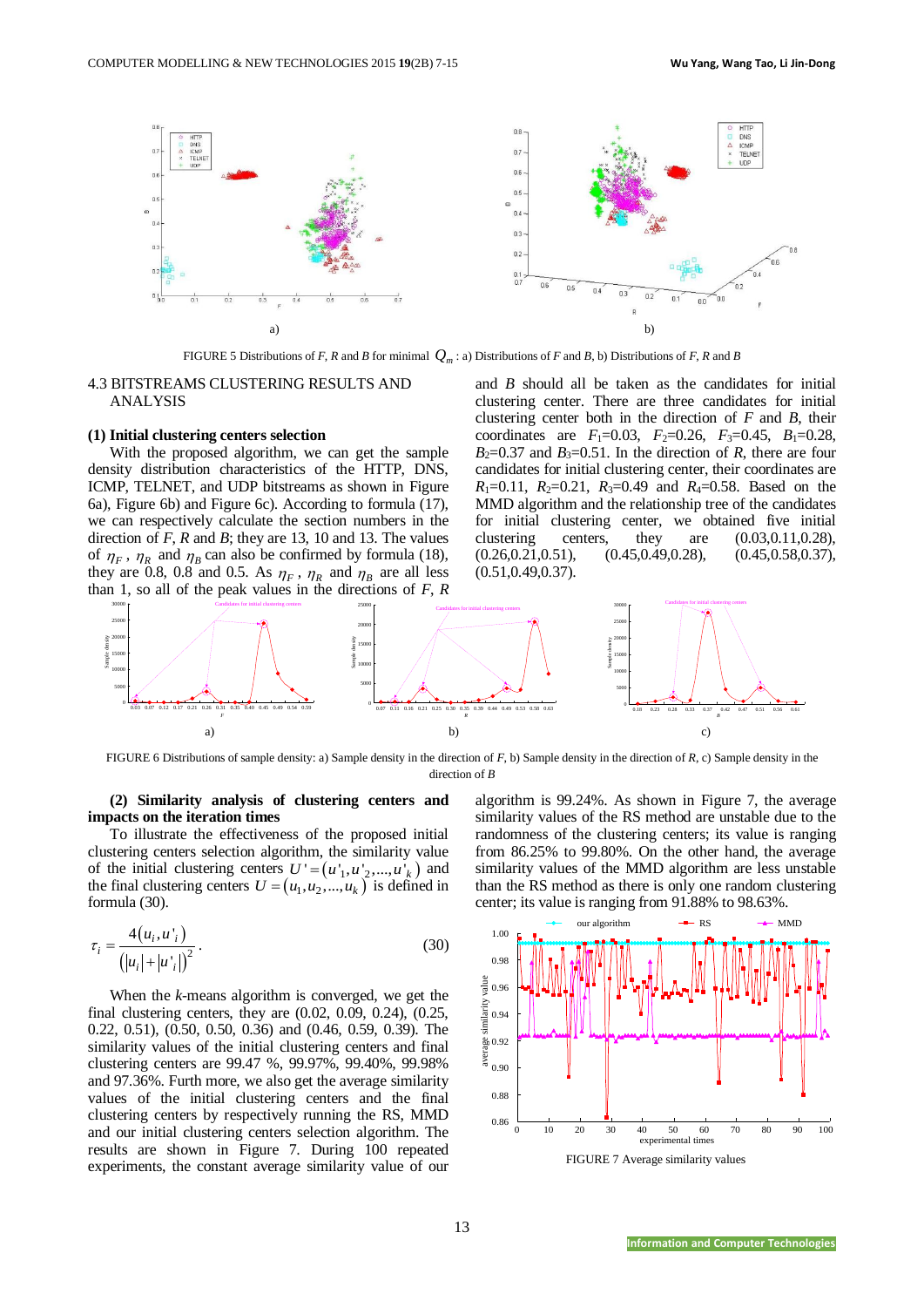

To verify the effect of the initial clustering centers to the iteration times of the *k*-means algorithm, we run the RS method, MMD algorithm, our initial clustering centers selection algorithm and the *k*-means algorithm for 100 times. The iteration times of the *k*-means algorithm are shown in Figure 8. As shown in Figure 8, when using our algorithm, the iteration times of the *k*-means algorithm is 7, but to the RS method and MMD algorithm the iteration times of the *k* -means algorithm are respectively ranging from 3 to 37, 8 to 16. Although, the iteration times 3 from the RS method is less than 7 from our algorithm, the clustering results of our algorithm are steadier than the RS method and MMD algorithm.

## **(4) Impacts on the clustering results**

To verify the effect of the initial clustering centers to cluster results, we set 5 as the number of the initial clustering centers, the clustering results of the *k*-means algorithm for our algorithm, RS method and MMD algorithm are respectively shown in Figure 9a), Figure 9b) and Figure 9c). The results of our algorithm are more close to the original clustering characteristics of bitstreams in Figure 4c).



FIGURE 9 Affects of initial clustering centers to clustering results: a) Clustering results of our algorithm, b) Clustering results of the RS method, c) Clustering results of the MMD algorithm

### **(5) Optimal clustering number selection**

In order to verify the effectiveness of the CVED index, we have calculated the values of the KL, Wint, IGP, COPS, BWP and CVED indices and given the clustering number of these indices referring to as shown in Table 2. The experimental numbers of clusters from the KL, Wint, IGP and COPS indices are larger than the actual number of clusters due to the dispersive distributions of the bitstreams. On the other hand, the experimental numbers of clusters from the BWP and CVED indices are closer to the actual number of clusters.

| <b>Indices</b> | <b>Actual values</b> | <b>Experimental values</b> |
|----------------|----------------------|----------------------------|
| KL.            |                      |                            |
| Wint           |                      |                            |
| <b>IGP</b>     |                      |                            |
| <b>COPS</b>    |                      |                            |
| <b>BWP</b>     |                      |                            |
| VFD            |                      |                            |

#### **5 Conclusions**

In order to get the characteristic parameters of the bitstreams from the aspect of independent protocol, we defined the characteristic parameters of bit frequency, runs and bit frequency within a block for bitstream respectively. As the characteristic parameter of bit frequency within a block is sensitive to the block length, we proposed an algorithm based on the principle of the variance to obtain the optimal block length. As the sample density in each cluster is generally higher than the average sample density, we firstly calculated the sample density in each sample density calculating section for every dimension, the average sample value of section with the density peak value is taken as the candidate for initial clustering center. The relationship tree of candidates for initial clustering centers is set up based on the mapping relationships of dimensions. With the combination of the MMD algorithm, the initial clustering centers are selected from the relationship tree.